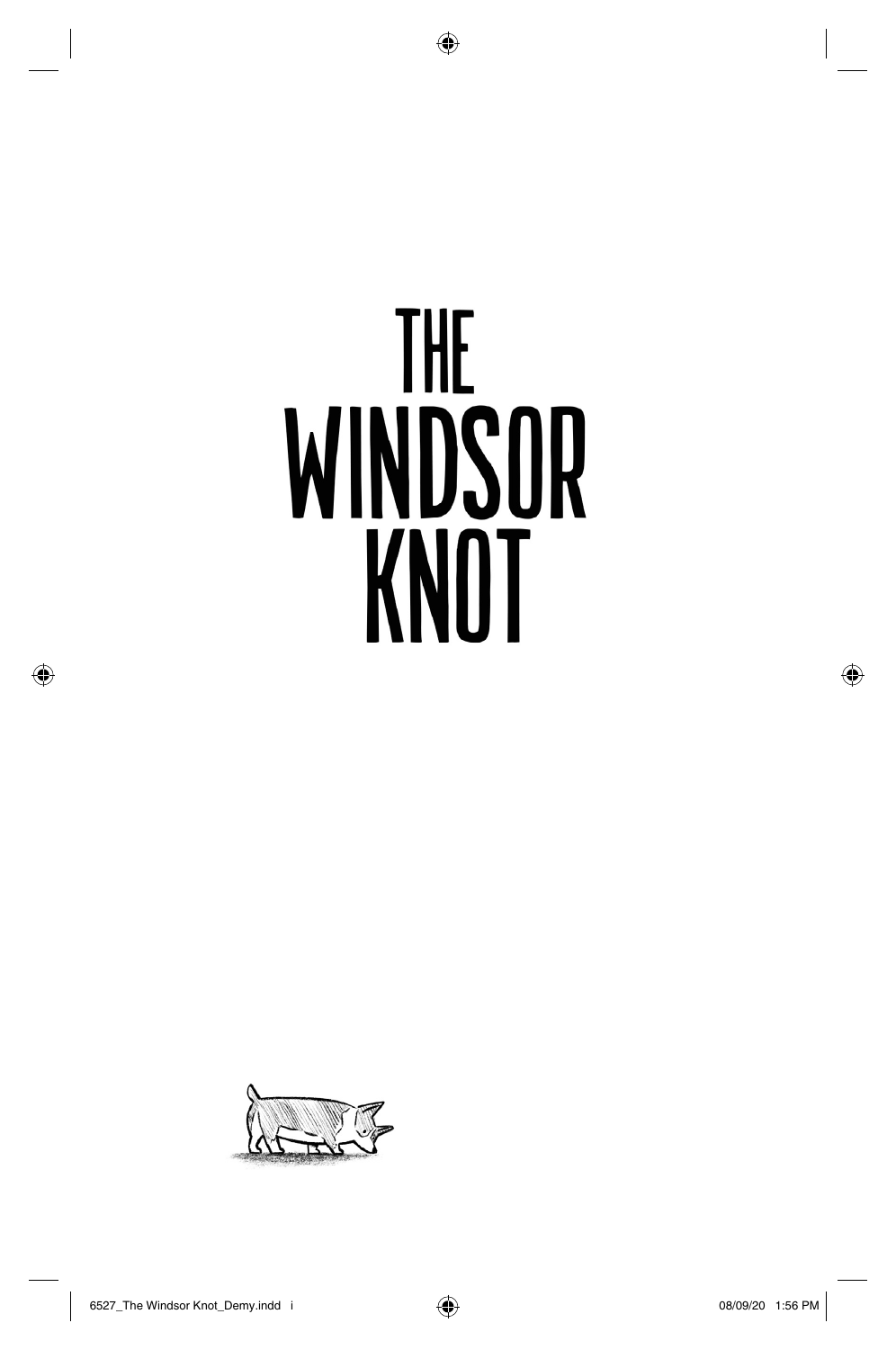S. J. Bennett wrote several award-winning books for teenagers before turning to adult mysteries. She lives in London and has been a royal watcher for years, but is keen to stress that these are works of fiction: the Queen, to the best of her knowledge, does not secretly solve crimes.

You can find her at SJBennettBooks.com for all things crime and royal, on Instagram @sophiabennett\_writer and on Twitter @sophiabennett.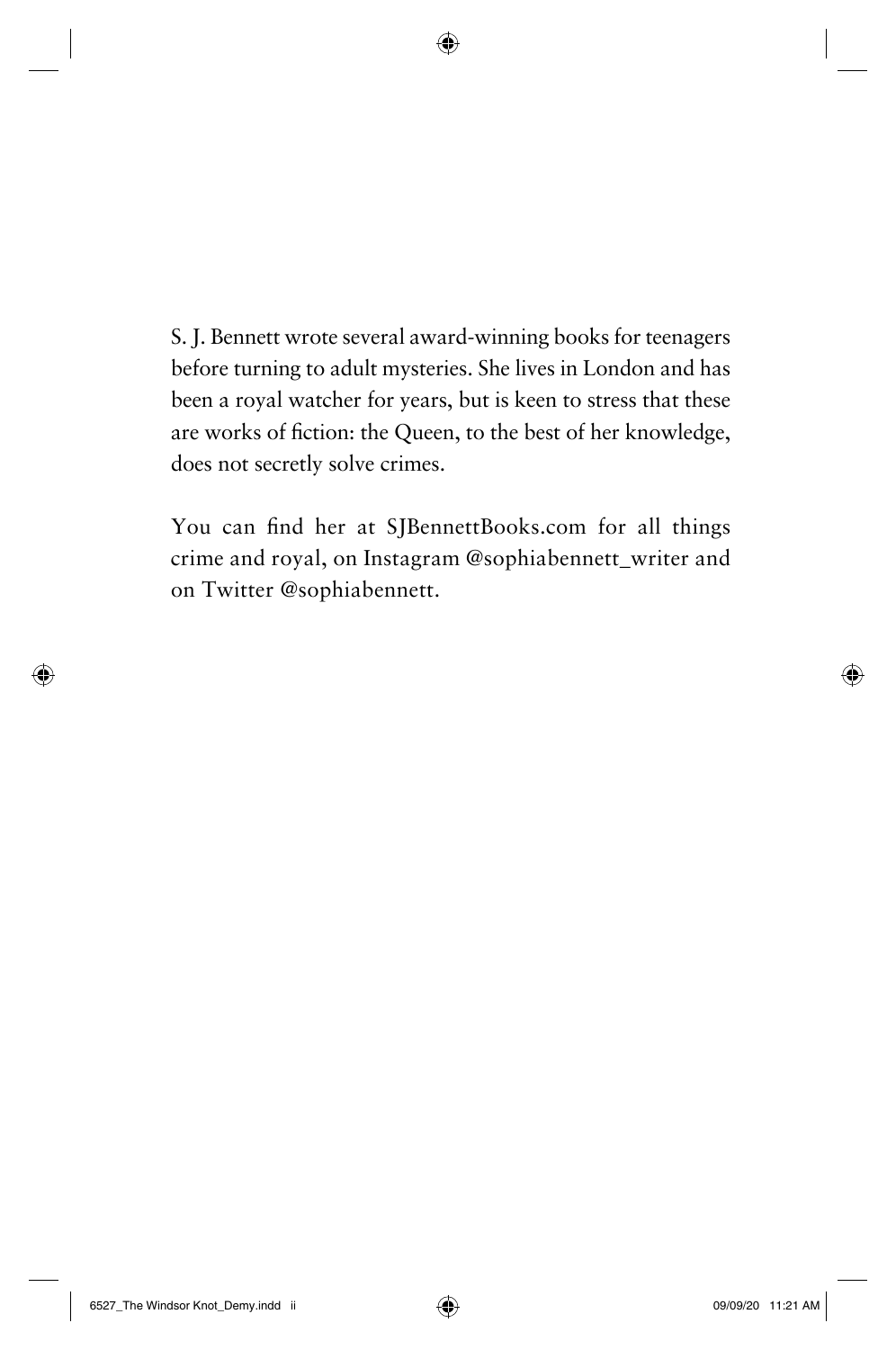

# THE WINDSOR KN S. J. Bennett **ZAFFRE**

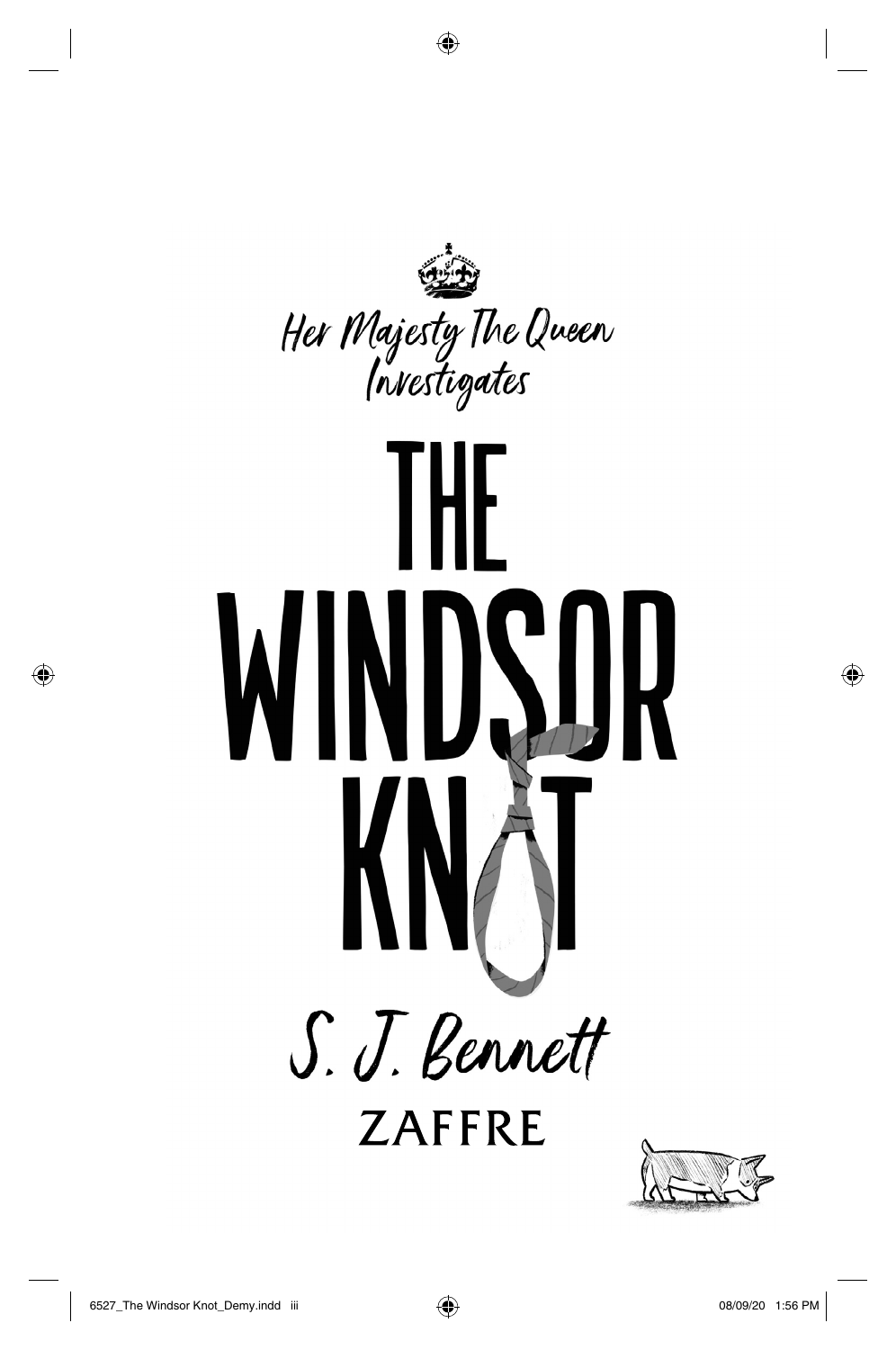First published in the UK in 2020 by ZAFFRE An imprint of Bonnier Books UK 80–81 Wimpole St, London W1G 9RE Owned by Bonnier Books Sveavägen 56, Stockholm, Sweden

Copyright © S. J. Bennett, 2020

All rights reserved. No part of this publication may be reproduced, stored or transmitted in any form by any means, electronic, mechanical, photocopying or otherwise, without the prior written permission of the publisher.

The right of S. J. Bennett to be identified as Author of this work has been asserted by her in accordance with the Copyright, Designs and Patents Act, 1988.

This is a work of fiction. References to real people, events, establishments, organizations, or locales are intended only to provide a sense of authenticity and are used fictitiously. All other characters, and all incidents and dialogue, are drawn from the author's imagination and are not to be construed as real.

> A CIP catalogue record for this book is available from the British Library.

> > ISBN: 978–1–83877–316–8

*Also available as an ebook*

1 3 5 7 9 10 8 6 4 2

Typeset by IDSUK (Data Connection) Ltd Printed and bound in Great Britain by Clays Ltd, Elcograf S.p.A.



Zaffre is an imprint of Bonnier Books UK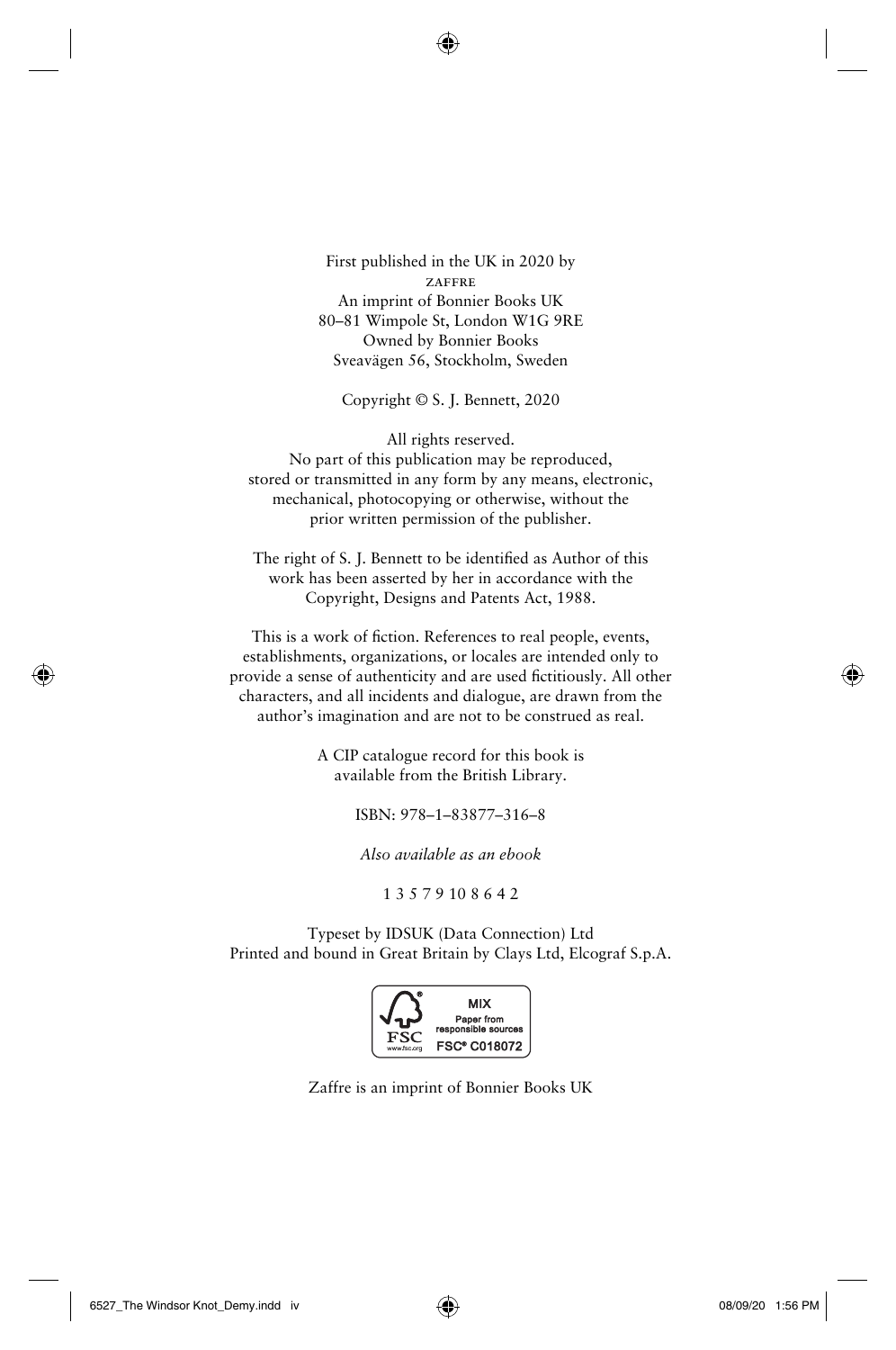#### *For E*

*And for Charlie and Ros, who combine the pleasure of fiction and the pursuit of truth*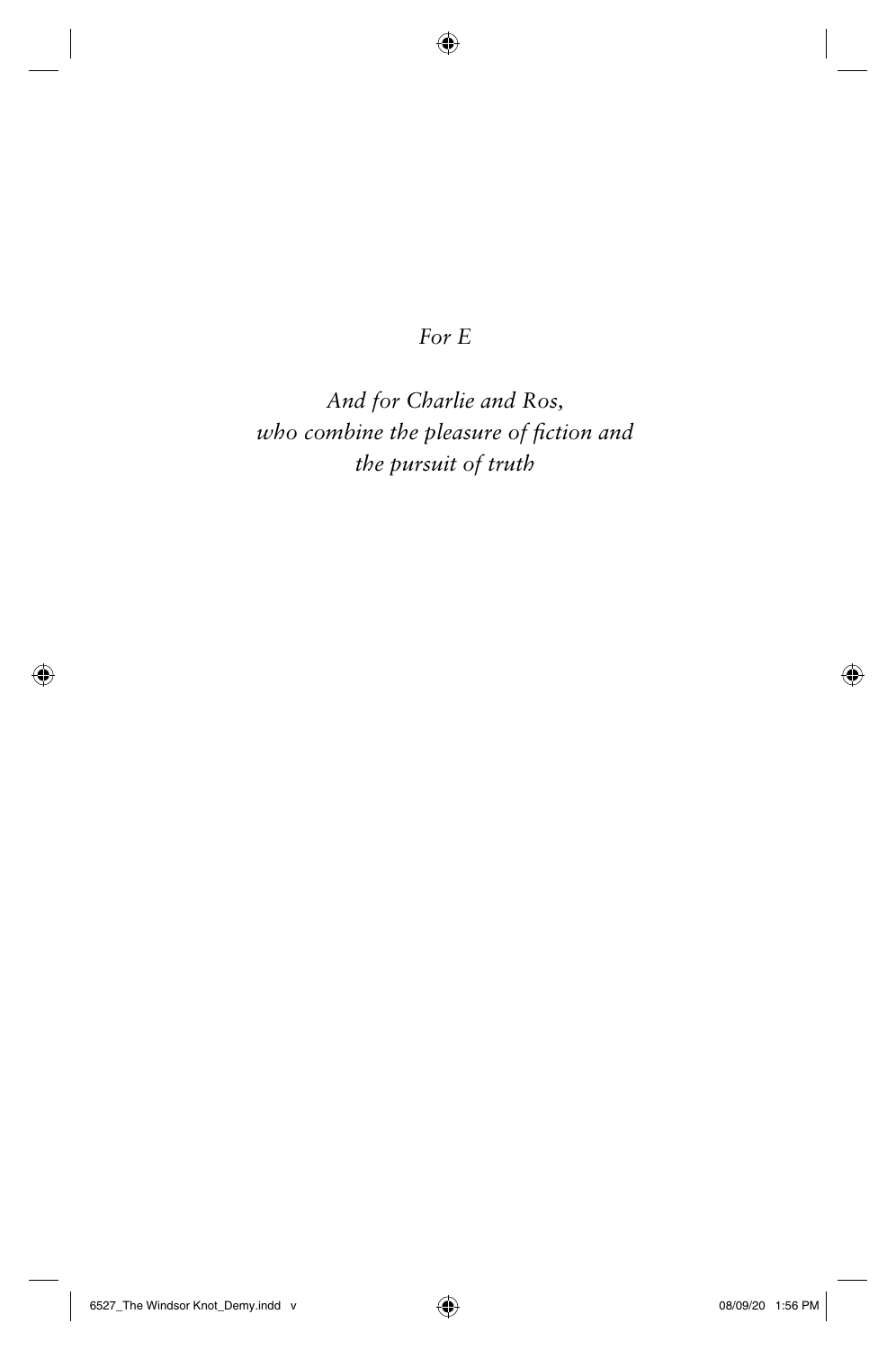#### **Part 1**

### **Honi soit qui mal y pense**

'Evil to him who evil thinks' – Motto of the Order of the Garter

APRIL 2016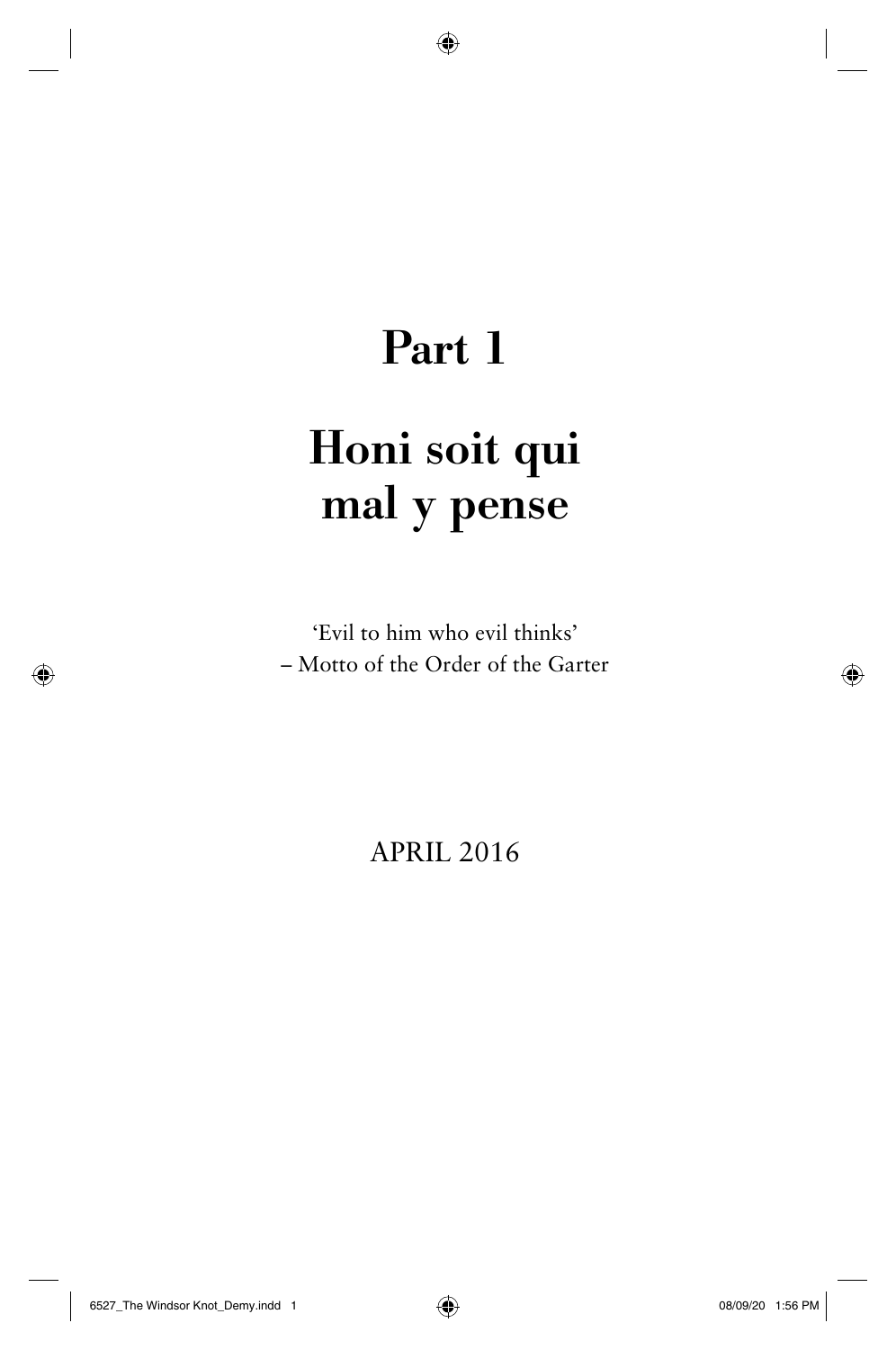#### Chapter 1

t was an almost perfect spring day.

I<br>Parl The air was crisp and clear, the cornflower sky slashed with contrails. Ahead of her, above the treeline of Home Park, Windsor Castle glowed silver in the morning light. The Queen brought her pony to a standstill to admire the view. There is nothing as good for the soul as a sunny morning in the English countryside. After eighty-nine years, she still marvelled at God's work. Or evolution's, to be strictly accurate. But on a day like this, it was God who came to mind.

Of all her residences, if she had to pick a favourite, it would be this one. Not Buckingham Palace, which was like living in a gilded office block on a roundabout. Not Balmoral or Sandringham, though they were in her blood. Windsor was, quite simply, home. It was the seat of her happiest days of childhood: Royal Lodge, the pantomimes, the rides. It was where one still came at weekends to recover from the endless formality in town. It was where Papa was laid to rest, and darling Mummy too, and Margaret alongside them, though that had been tricky to arrange in the snug little vault.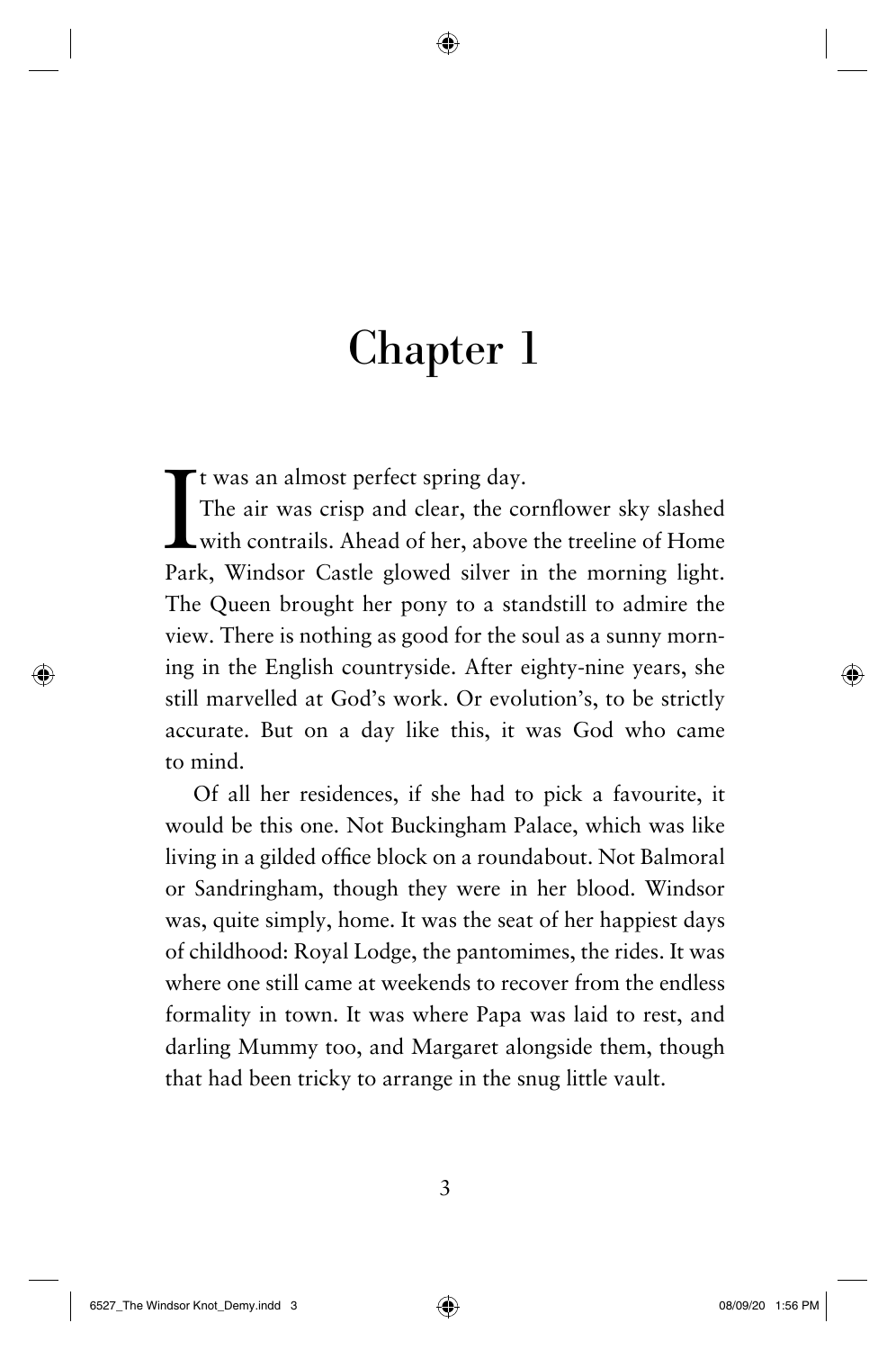If the revolution ever came, she mused, this was where she would ask to retire. Not that they'd let her. Revolutionaries would probably pack her off . . . Where? Out of the country? If so, she'd go to Virginia, called after her namesake, and home to Secretariat, who won the Triple Crown in '73. Actually, if it wasn't for the Commonwealth, and poor Charles, and William and little George so nicely lined up to follow him after all the ghastliness, that wouldn't be such a terrible prospect at all.

But Windsor would be best. One could bear anything here.

From this distance the castle looked untroubled, idle and half asleep. It wasn't. Inside, five hundred people would be going about their business. It was a village, and a vastly efficient one at that. She liked to think of them all, from the Master of the Household checking the accounts, to the chambermaids making the beds after last night's little soirée. But today there was a shadow over everything.

A performer at the soirée had been found dead in his bed this morning. Apparently, he'd died in his sleep. She had met him. Briefly danced with him, in fact. A young Russian, brought in to play the piano. So gifted, so attractive. What a terrible loss for his family.

Overhead, a dull roar of engines drowned out the birdsong. From her saddle, the Queen heard a high-pitched whine and glanced up to see an Airbus A330 coming in to land. When one lives on a Heathrow flight path one becomes an expert plane-spotter, though knowing all the current passenger jets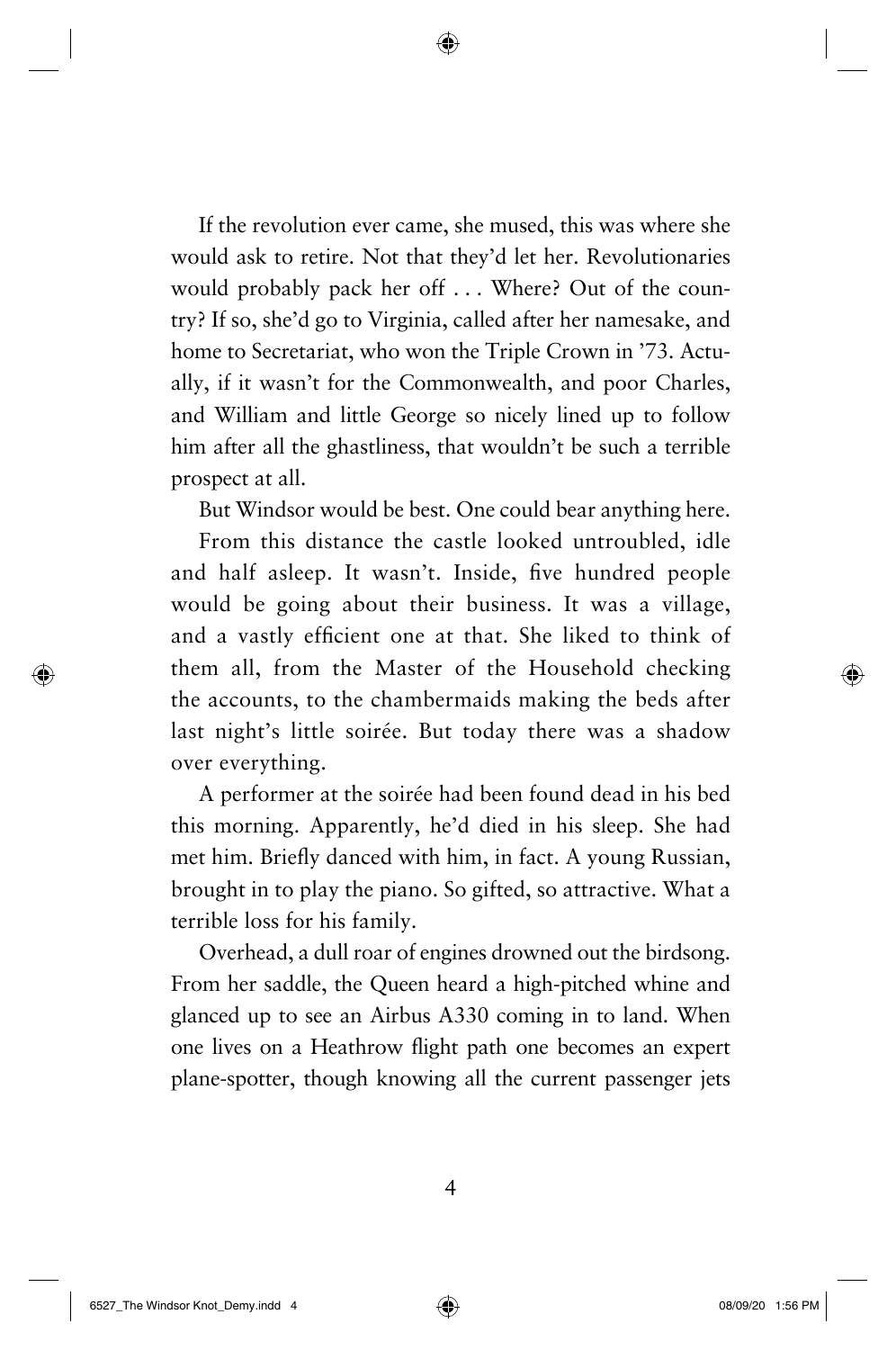by silhouette alone was a reluctant party trick. The aeroplane noise jogged her out of her thoughts and reminded her she needed to get back to her papers.

First, she made a mental note to ask after the young man's mother. She wasn't, to be frank, normally that interested in the absent relations of other people. One's own family was bad enough. But something told her this was different. There had been a very odd look on her private secretary's face when he gave her the news this morning. Despite her staff's endless endeavours to protect her from anything unfortunate, she always knew when something was up. And up, she suddenly realised, something most definitely was.

'Walk on,' she instructed her pony. Beside her, the stud groom silently urged on his horse in unison.

Under the ornate Gothic ceiling of the small State Dining Room, breakfast was coming to an end. The Queen's racing manager was sharing bacon and eggs with the Archbishop of Canterbury, the ex-Ambassador to Moscow and a few fellow stragglers from the night before.

'Interesting evening,' he said to the archbishop, who was seated to his left. 'I didn't know you danced the tango.'

'Neither did I,' groaned his companion. 'Mrs Gostelow rather swept me off my feet. My calves are killing me.' The archbishop lowered his voice. 'Tell me, on a scale of one to ten, how ridiculous was I?'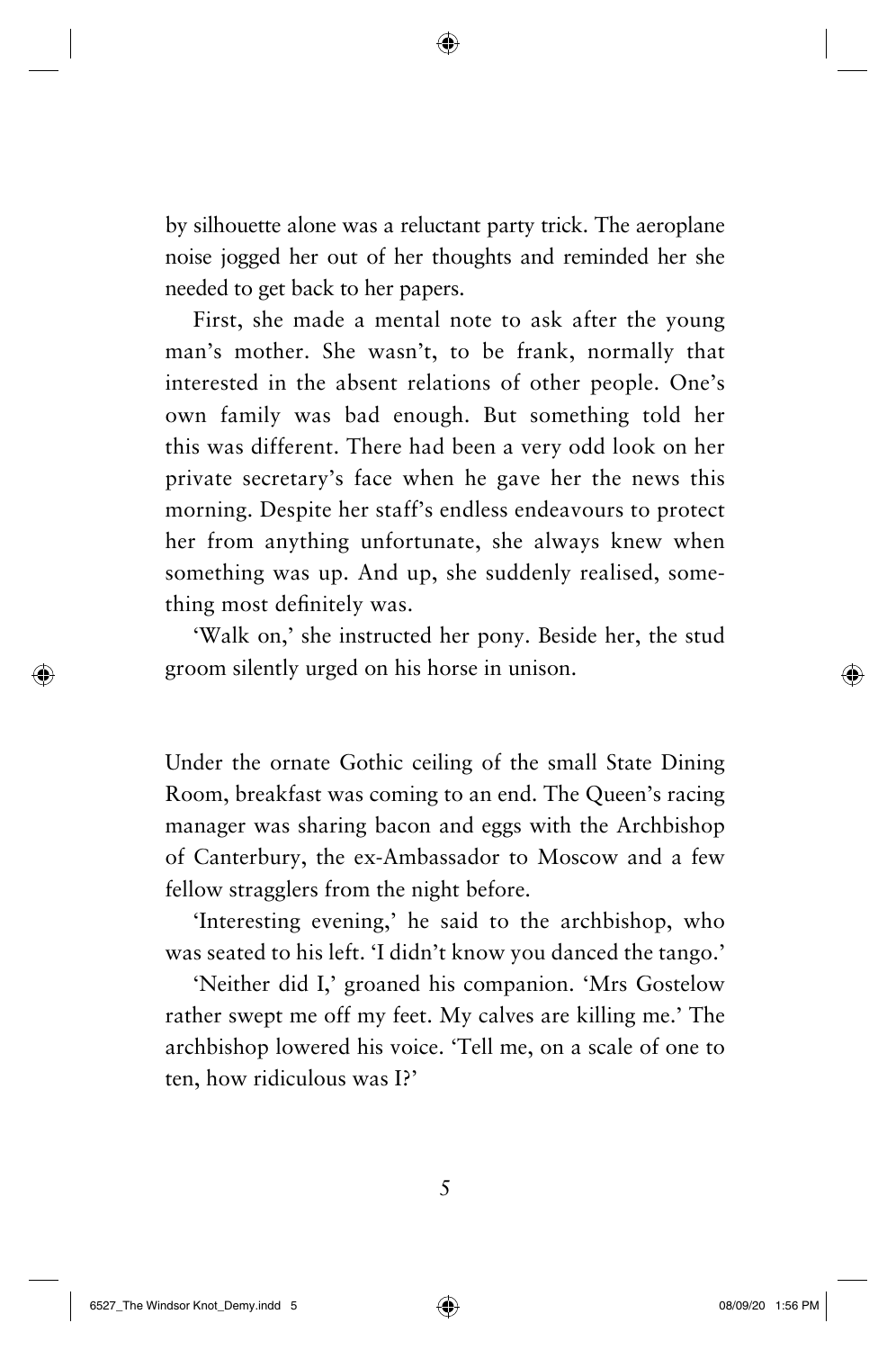The racing manager's lips twitched. 'To quote Nigel Tufnel, it was an eleven. I'm not entirely sure I've seen the Queen laugh harder.'

The archbishop frowned. 'Tufnel? Was he here last night?' 'No. *Spinal Tap*.'

The reluctant dancer grinned sheepishly. 'Oh dear.' He leaned forward to rub his lower leg under the table and caught the eye of the extremely beautiful, model-thin young woman sitting opposite him at the table. Her wide, dark irises seemed to stare into his very soul. She gave a faint smile. He blushed like a choirboy.

But Masha Peyrovskaya was looking through him, not at him. Last night had been the most intense experience of her life and she was still savouring every second of it.

'Dine,' she practised to herself in her head, 'and sleep. Dine and sleep. Last week I went to a dine and sleep at Windsor Castle. Oh yes. With Her Majesty the Queen of England. You haven't been to one? They are so lovely.' As if it happened every week. 'Yuri and I had rooms overlooking the town. Her Majesty uses the same soap as we do. She's so funny when you get to know her. Her diamonds are to die for . . .'

Her husband Yuri Peyrovski was medicating an almighty hangover with a concoction of raw green vegetables and ginger made to his personal recipe. The staff were certainly efficient. Yuri had heard rumours that the Queen kept her breakfast cereal in plastic containers (not that she was joining them this morning). He was expecting the old English 'shabby chic', which meant poorly maintained homes with inadequate heating and peeling paint. But he had been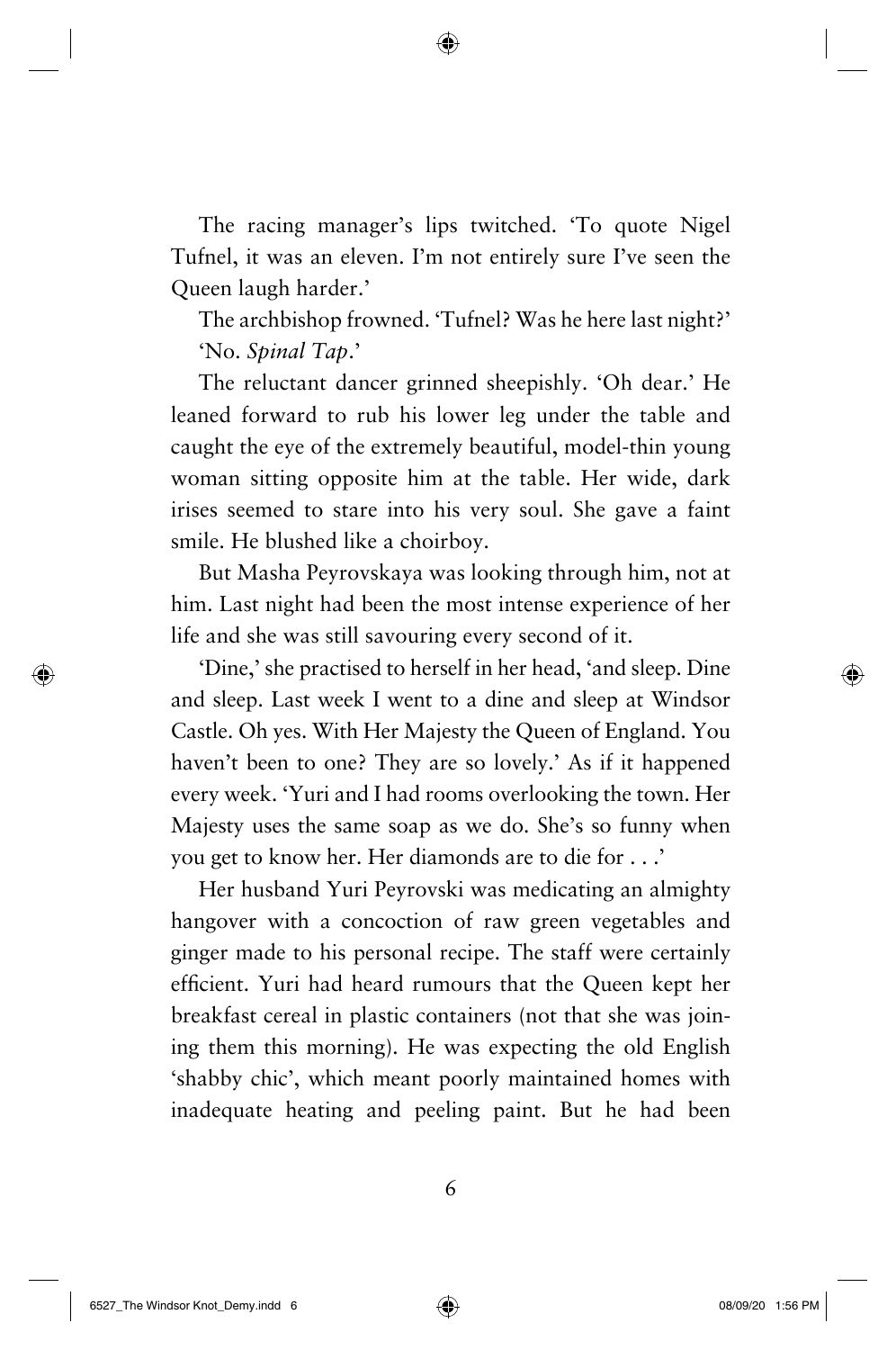misinformed. This room, for example, had elaborate red silk curtains, two dozen matching gilt chairs around the table and a pristine carpet of bespoke design. Every other room was equally immaculate. Even his own butler would find little to fault here. The port last night had been excellent, too. And the wine. And had there been brandy? He dimly remembered there had been.

Despite the pounding in his head, he turned to the woman on his left, who was the ex-ambassador's wife, and asked how he might go about procuring the services of a personal librarian, such as the one they had met after dinner. The ex-ambassador's wife, who didn't know, but had lots of impecunious, well-read friends, turned up the charm to eleven and did her best.

They were interrupted by the sight of a tall, ravenhaired woman in a pleated trouser suit, who appeared in the doorway in a dramatic pose, hand on hip, carmine lips pursed in alarm.

'Oh, I'm sorry! Am I late?'

'Not at all,' the racing manager offered amicably, though she was, extremely. Many guests had already returned upstairs to oversee the packing of their overnight bags. 'We're all very relaxed here. Come and grab a seat next to me.'

Meredith Gostelow made her way to the chair being pulled back for her by a footman and nodded heartfelt assent to the suggestion of coffee.

'Did you sleep well?' asked a familiar voice to her right. It was Sir David Attenborough, as melodious and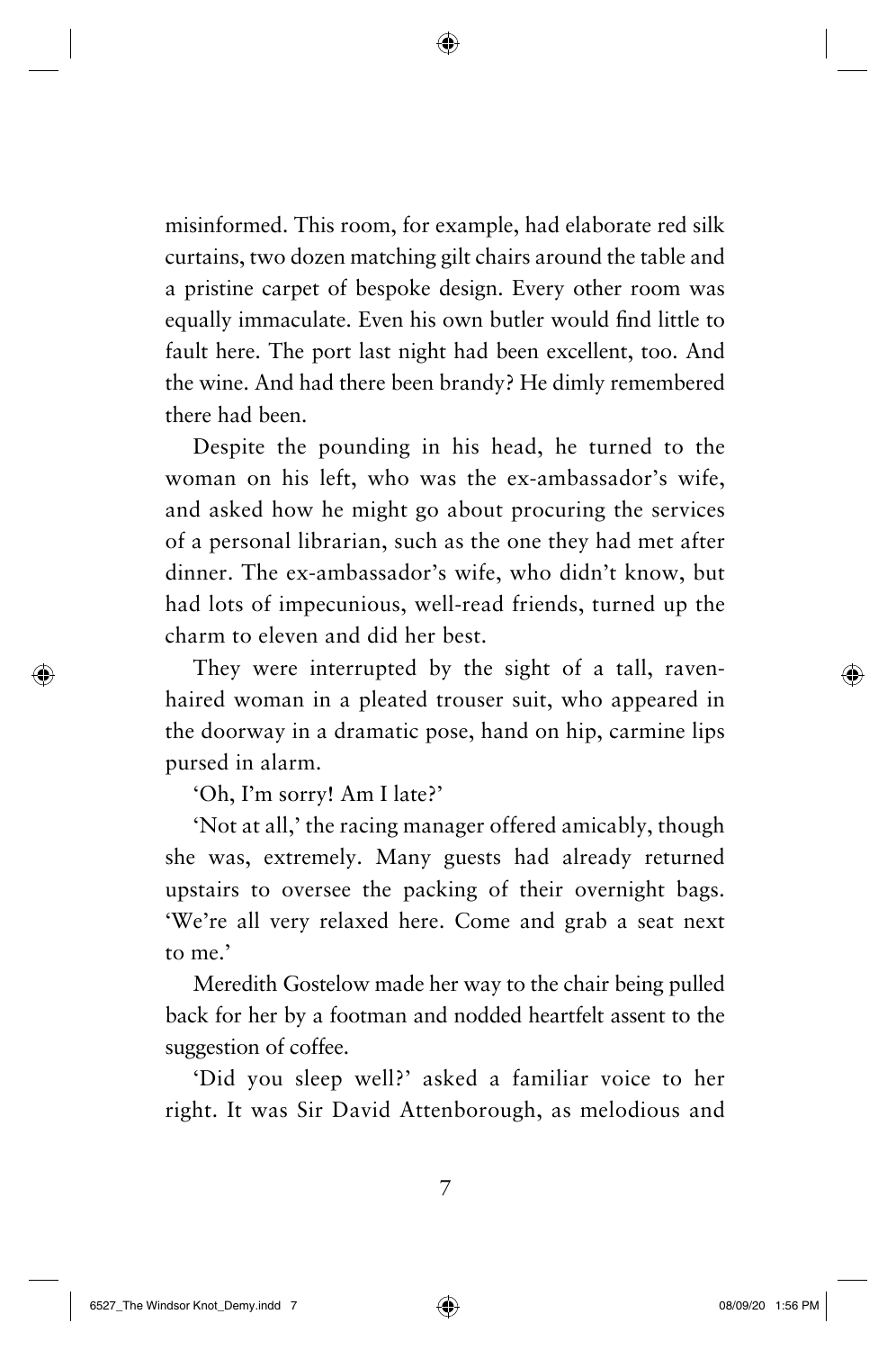solicitous as he was on TV. It made her feel like an endangered panda.

'Mmm, yes,' she lied. She glanced around the table as she sat, caught sight of the beautiful Masha Peyrovskaya half-smiling at her, and almost missed her chair.

'*I* didn't sleep,' Masha muttered huskily. Several heads swivelled to look at her, except her husband, who frowned into his juice. 'I was thinking all night about the beauty, the music, the . . . "сказка" . . . How do you say in English?'

'The fairy tale,' the ambassador murmured from across the table, with a crack in his voice.

'Yes, the fairy tale. Isn't it? Just like being in Disney! But *classy*.' She paused. This had not come out as she had intended. Her English held her back, but she hoped her enthusiasm carried her through. 'You are lucky.' She turned to the racing manager. 'You come here often, yes?'

He grinned, as if she had made a joke. 'Absolutely.'

Before she could investigate the cause of his amusement, a new footman, resplendent in a red waistcoat and black tailcoat, walked up to her husband, bending to mutter something in his ear that Masha could not catch. Yuri flushed, pushed his chair back without a word and followed him out of the room.

Looking back, Masha blamed herself for mentioning fairy tales. Somehow, this was all her fault. Because when you consider them, fairy tales always have dark forces at their heart. Evil lurks where we most desire it not to be,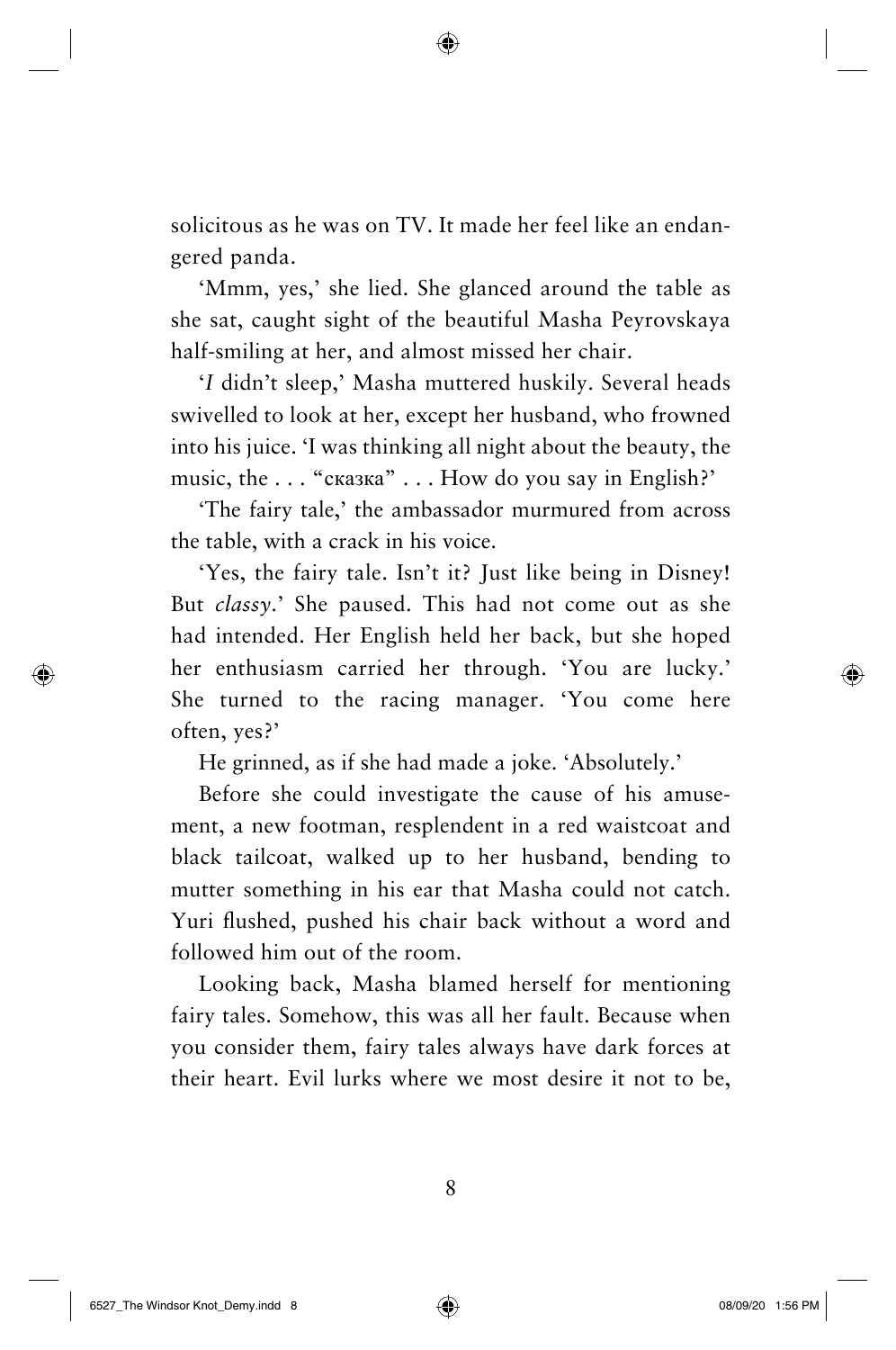and evil often wins. How stupid she had been to think of Disney, when instead she should have remembered Baba Yaga in the forest.

*We are never safe*. *No matter how many furs and diamonds we wrap ourselves in. And one day I shall be old and all alone*.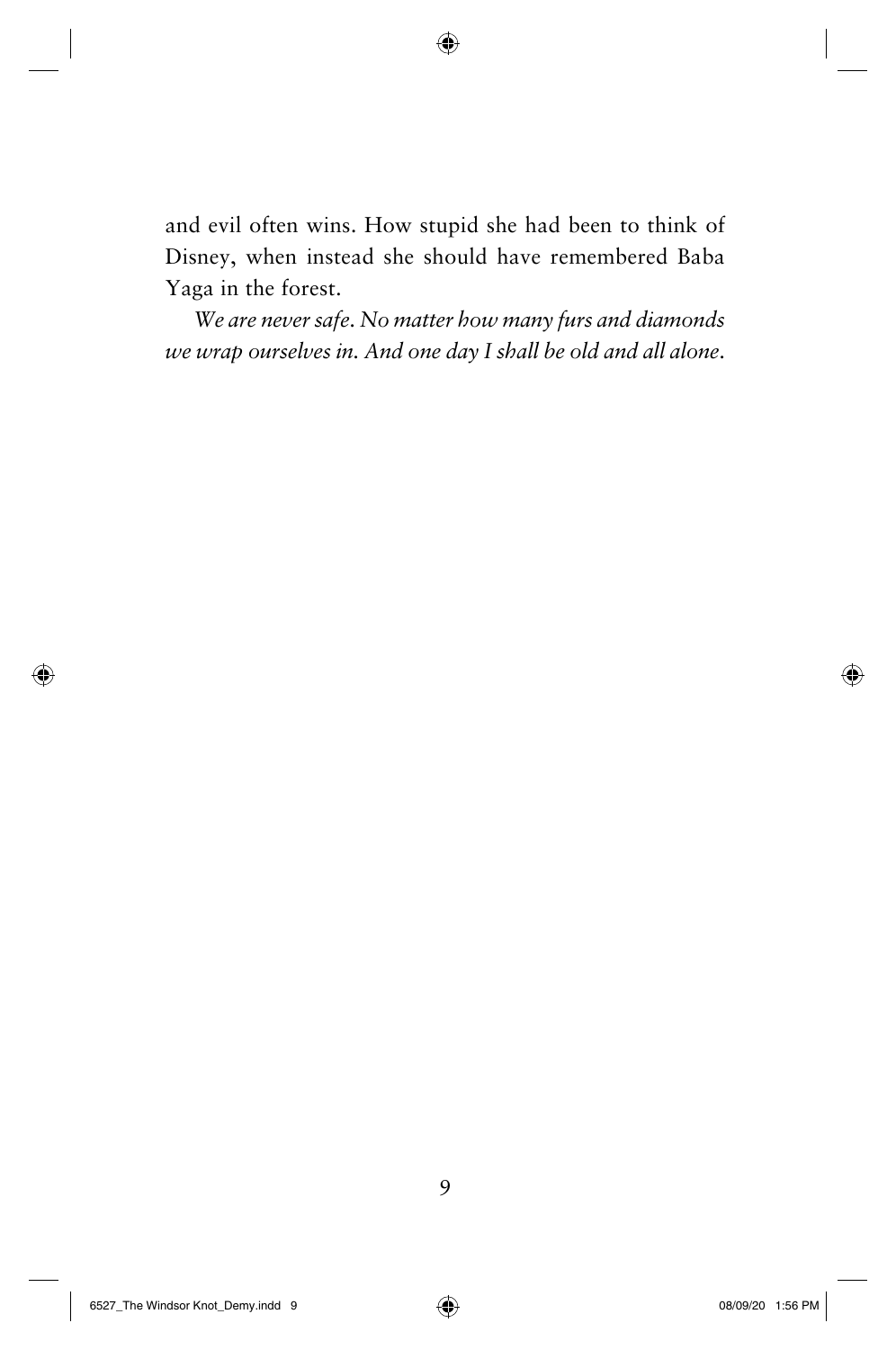#### Chapter 2

Simon?'<br>Simon<br>was holding 'Yes, ma'am?' The Queen's private secretary, Sir Simon Holcroft, looked up from the paper agenda he was holding. The Queen was back from her ride and sitting at her desk, dressed in a grey tweed skirt and a favourite cashmere cardigan that brought out the blue in her eyes. Her private sitting room was a cosy space – for a Gothic castle – filled with sagging sofas and a lifetime of treasures and keepsakes. He liked it here. However, there was an edge to Her Majesty's voice that made Sir Simon slightly nervous, though he fought not to show it.

'That young Russian. Was there something you didn't tell me?'

'No, ma'am. The body is on its way to the morgue, I believe. On the twenty-second, the President intends to arrive by helicopter and we were wondering if you'd like to—'

'Don't change the subject. You had a look on your face.'

'Ma'am?'

'When you broke the news earlier. You were trying to spare me. Don't.'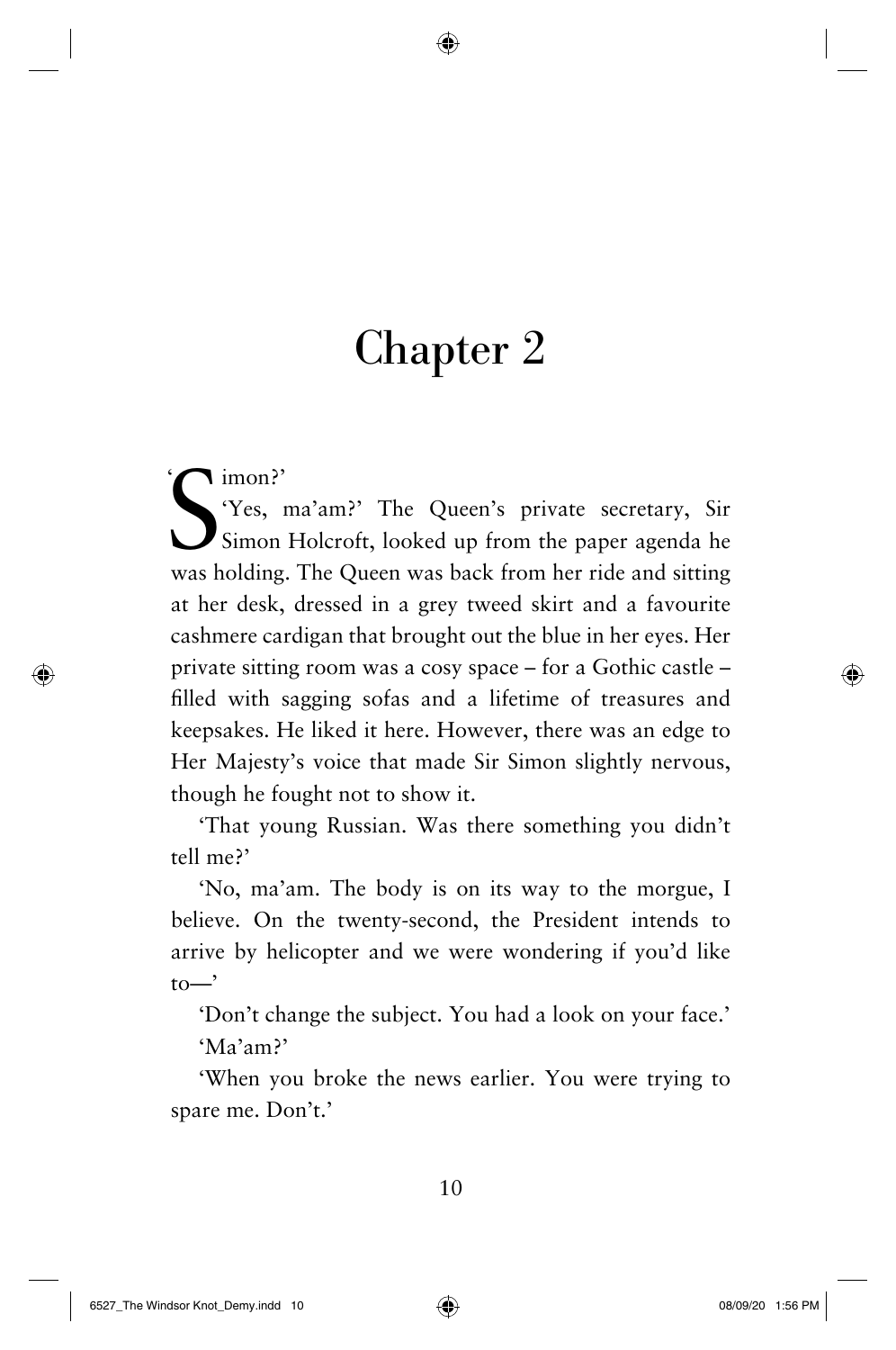Sir Simon swallowed. He knew exactly what he had been trying to spare his aged sovereign. But the Boss was the Boss. He coughed.

'He was naked, ma'am. When he was found.'

'Yes?' The Queen peered at him. She pictured a fit young man lying nude in bed under the covers. Why would this be unusual? Philip in his youth was known to spurn pyjamas.

Sir Simon peered back. It took a while to realise she didn't see this as odd. She needed more; he girded his loins.

'Um, naked, except for a purple dressing gown. By whose cord, most unfortunately . . .' He trailed off. He couldn't do it. The woman would be ninety in a fortnight.

Her stare resolved sharply as she grasped his meaning.

'Do you mean to say he was hanging by the cord?'

'Yes, ma'am. Most tragically. In a cupboard.'

'A cupboard?'

'Strictly speaking, a wardrobe.'

'Well.' There was a brief silence while they both tried to picture the scene and wished they hadn't. 'Who found him?' Her tone was brisk.

'One of the housekeepers. Someone noticed he wasn't at breakfast and' – he paused fractionally, to remember the name – 'Mrs Cobbold went to check he was awake.'

'Is she all right?'

'No, ma'am. I believe counselling has been offered.'

'How extraordinary . . .' She was still picturing the discovery.

'Yes, ma'am. But by the look of it, accidental.'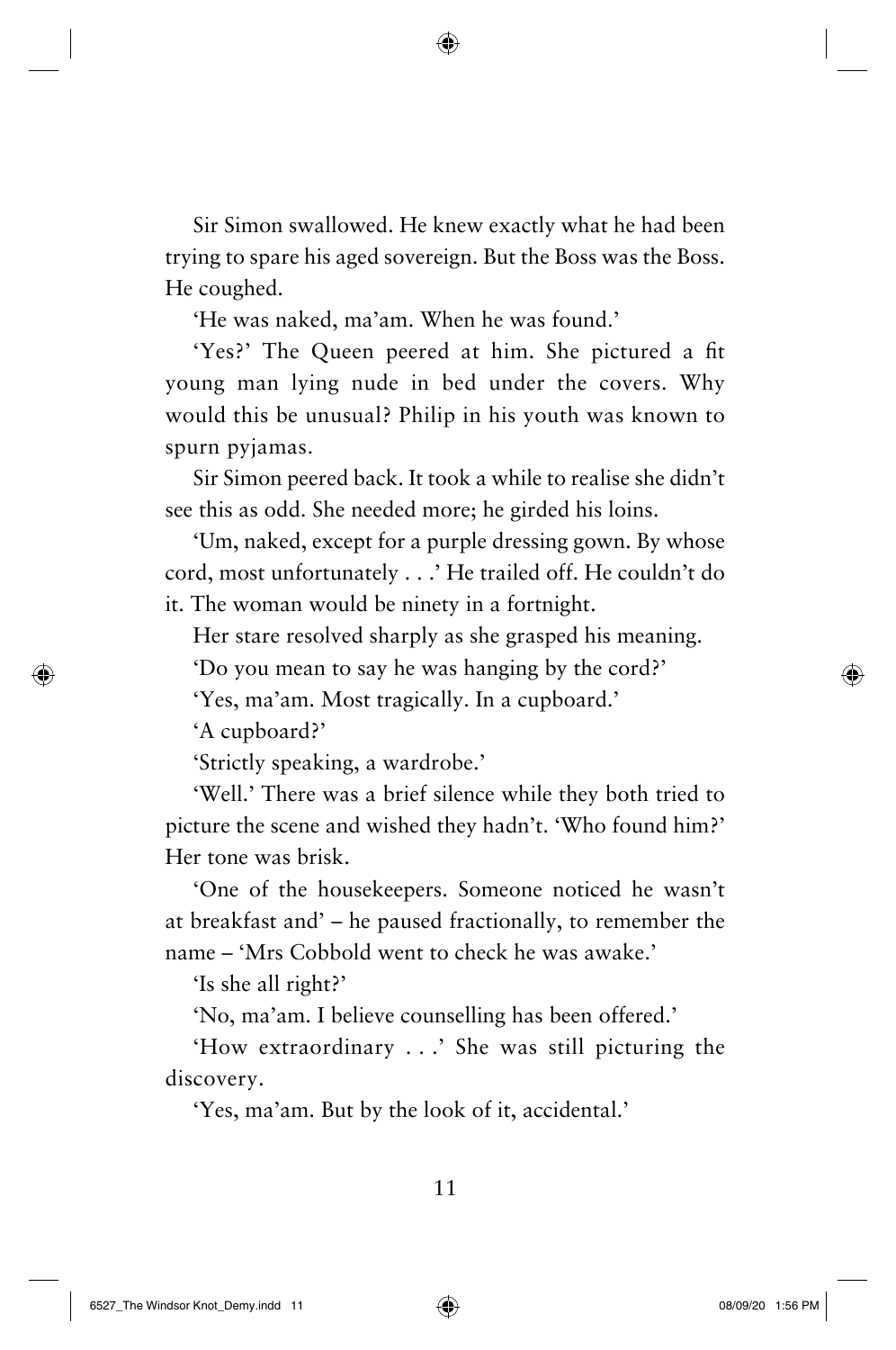'Oh?'

'The way he was . . . and the room.' Sir Simon coughed again.

'The way he was what, Simon? What about the room?'

He took a deep breath. 'There were ladies' . . . underwear. Lipstick.' He closed his eyes. 'Tissues. It seems he was . . . experimenting. For pleasure. He probably didn't mean to . . .'

By now he was puce. The Queen took pity. 'How dreadful. And the police have been called?'

'Yes. The commissioner has promised absolute discretion.' 'Good. Have his parents been told?'

'I don't know, ma'am,' Sir Simon said, making a note. 'I'll find out.'

'Thank you. Is that everything?'

'Almost. I've called a meeting this afternoon to contain publicity. Mrs Cobbold has already been very understanding on that point. I'm quite certain we have her absolute loyalty and we'll make it clear to the staff: no talking. We'll need to tell the guests about the death – though obviously not the manner of it. Because Mr Peyrovski brought Mr Brodsky here last night, he has already been informed.'

'I see.'

Sir Simon stole another look at his agenda. 'Now, there is the question of where exactly you wish to welcome the Obamas ,

They returned to business as usual. It was all very unsettling, though.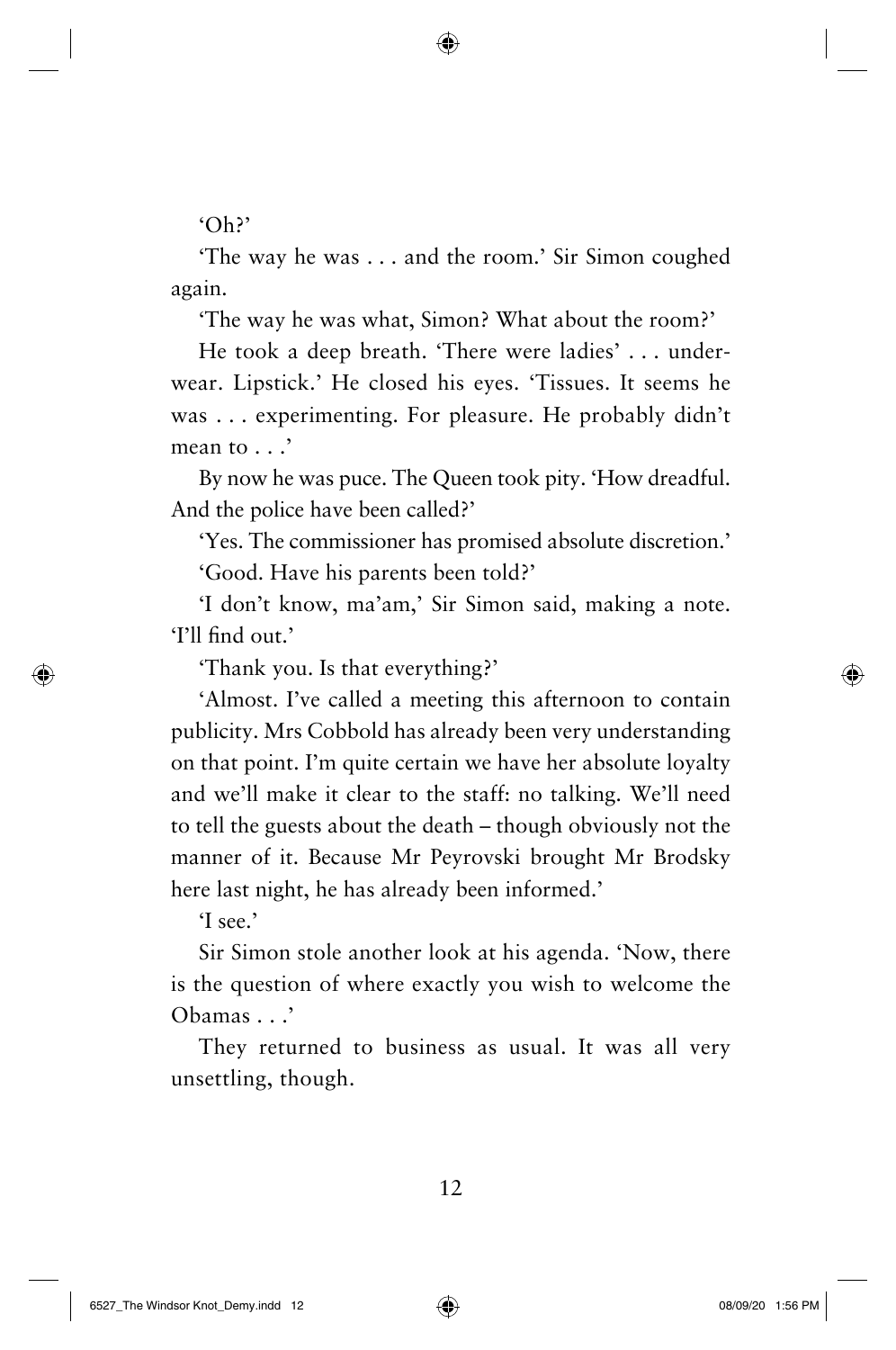To have happened here. At Windsor. In a cupboard. In a purple dressing gown.

She didn't know if she felt more sorry for the castle or the man. It was much more tragic for the poor young pianist, obviously. But she knew the castle better. Knew it like a second skin. It was awful, awful. And after such a wonderful night.

It was the Queen's habit to spend a month at the castle in spring, for the Easter Court. Away from the excessive formality of the palace, she could entertain in a more relaxed, informal style – which meant parties for twenty, instead of banquets for a hundred and sixty, and the chance to catch up with old friends. This particular dine and sleep, a week after Easter, had been somewhat hijacked by Charles, who wanted to use it to curry favour with some rich Russians for one of his pet projects that needed a cash injection.

Charles had requested the presence of Yuri Peyrovski and his preternaturally beautiful young wife, as well as a hedge-fund manager called Jay Hax who specialised in Russian markets and was known for being crashingly dull. As a favour to her son the Queen agreed, though she had added a few suggestions of her own.

Sitting at her desk, she considered the guest list, where a copy still sat among her papers. Sir David Attenborough had been there, of course. He was always a delight, and one's own age, which was rare these days. He had been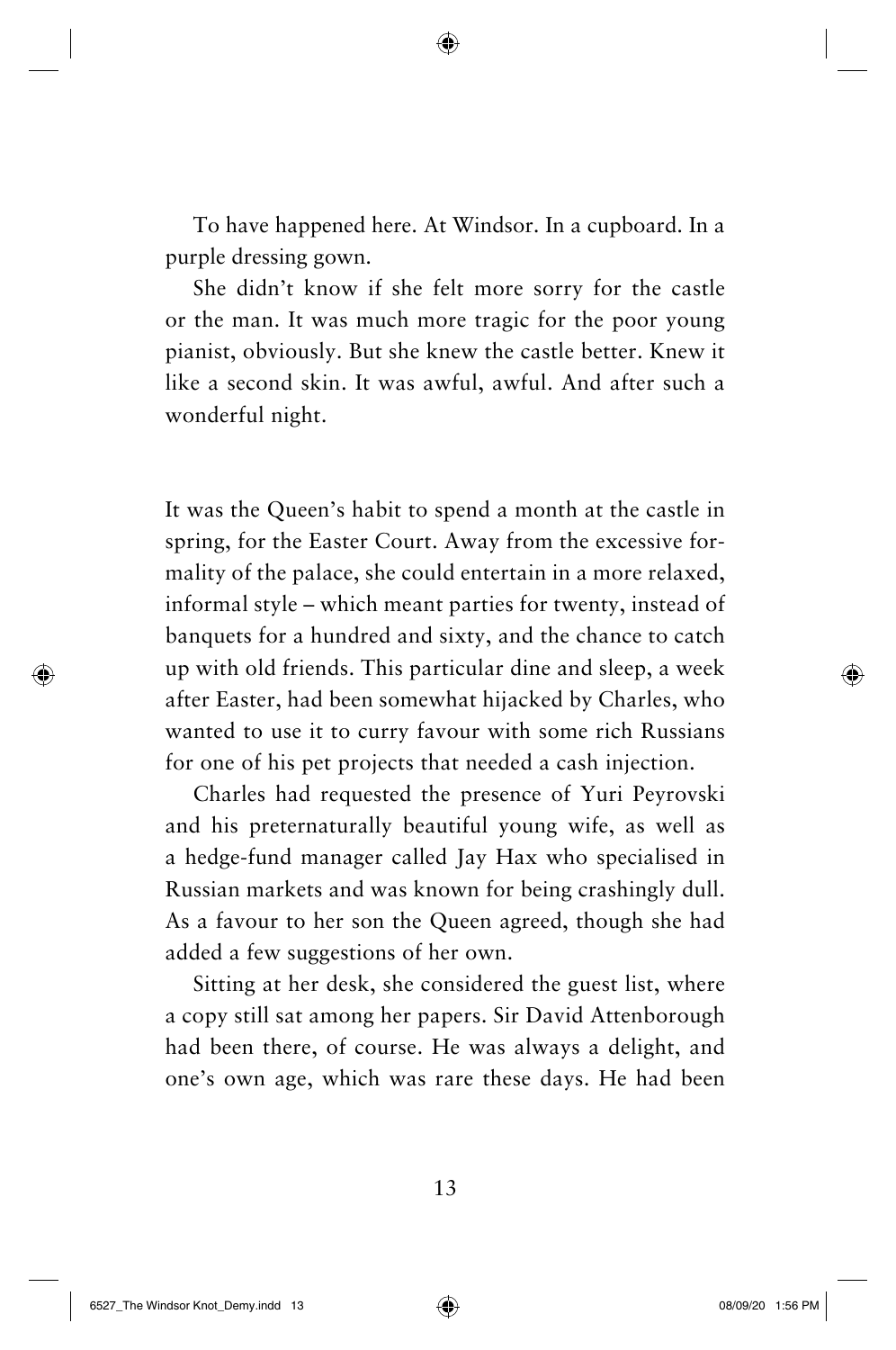very gloomy about the state of global warming, though. Oh dear. And her racing manager, who was staying for a few days and was never gloomy about anything much, thank goodness. They were joined by a novelist and her screenwriter husband, whose gentle, funny films were the epitome of Britishness. And there was the Provost of Eton and his wife, who lived round the corner and were regular stalwarts.

For Charles's sake she had included various people with Russian connections. The recently returned British Ambassador to Moscow . . . The Oscar-winning actress of Russian descent, who was rightly famous for her *embonpoint* and acerbic tongue . . . Who else? Ah yes, that star British female architect who was building a rather grand museum annex in Russia at the moment, and the professor of Russian literature and her husband (you could never assume the sex or sexuality of professors these days – as Philip had learned the hard way – but this was a woman, married to a man).

And somebody else . . . She looked back at the list. Oh, of *course*, the Archbishop of Canterbury. He was another regular who could be relied upon to make the conversation go with a swing if some of the others became tongue-tied, as could unfortunately be the case. The other misfortune being if they all talked too much and one could hardly get a word in edgeways. For which there was little remedy, apart from the occasional stern look.

The Queen always liked to provide a little entertainment for her guests, and Mr Peyrovski had suggested to Charles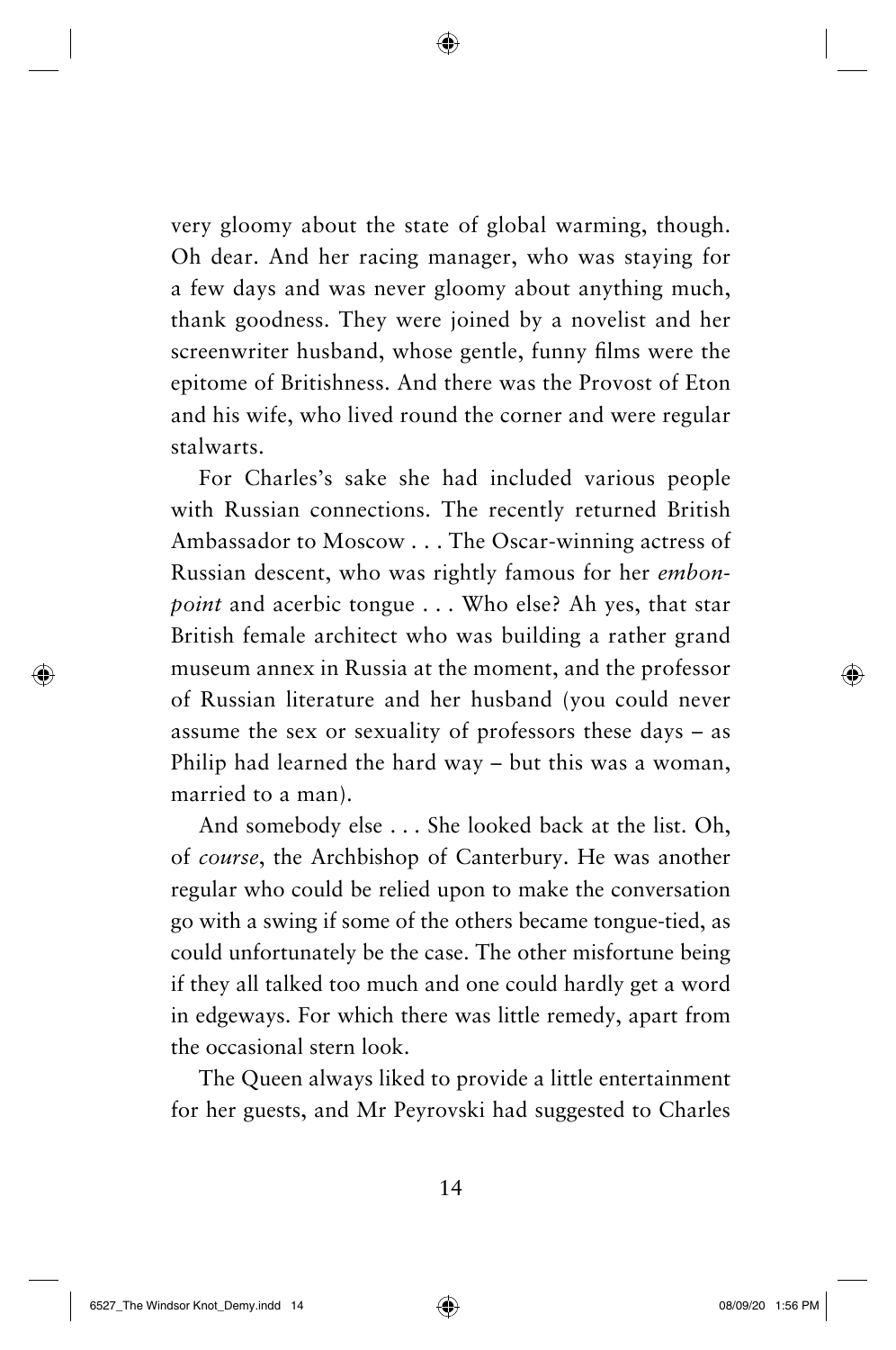a young protégé of his who 'played Rachmaninov like a dream'. There were also a couple of ballet dancers who would perform cut-down solos from *Swan Lake* in Imperial Russian style to recorded music. The whole thing was set to be refined, serious and soulful. In fact, the Queen had been rather dreading it. The Easter Court was supposed to be jolly, but Charles's *fête à la russe* sounded positively grim.

And yet. You never know what will happen.

The food was sublime. A new chef, keen to prove herself, had created wonders with produce from Windsor, Sandringham and Charles's kitchen gardens at Highgrove. The wine was always good. Sir David, when not prophesying the imminent death of the planet, was impishly amusing. The Russians were not nearly as dour as one had feared, and Charles beamed with gratitude (though he and Camilla had departed after coffee for an event at Highgrove the following day, leaving her feeling like the mother of a university student who comes home merely so that one can do his laundry).

Slightly tiddly, they had joined a few other members of the family, who had been eating together in the Octagon Room in the Brunswick Tower, and had all gone to the library to be shown some of the more interesting Russian volumes in her collection, including some nice first editions of poetry and plays in translation, which she had always intended to read one day and never quite got round to. Philip, who had been up since dawn, disappeared without fuss to bed and the Oscar-winning actress, whose profile had been much admired and whose views on Hollywood had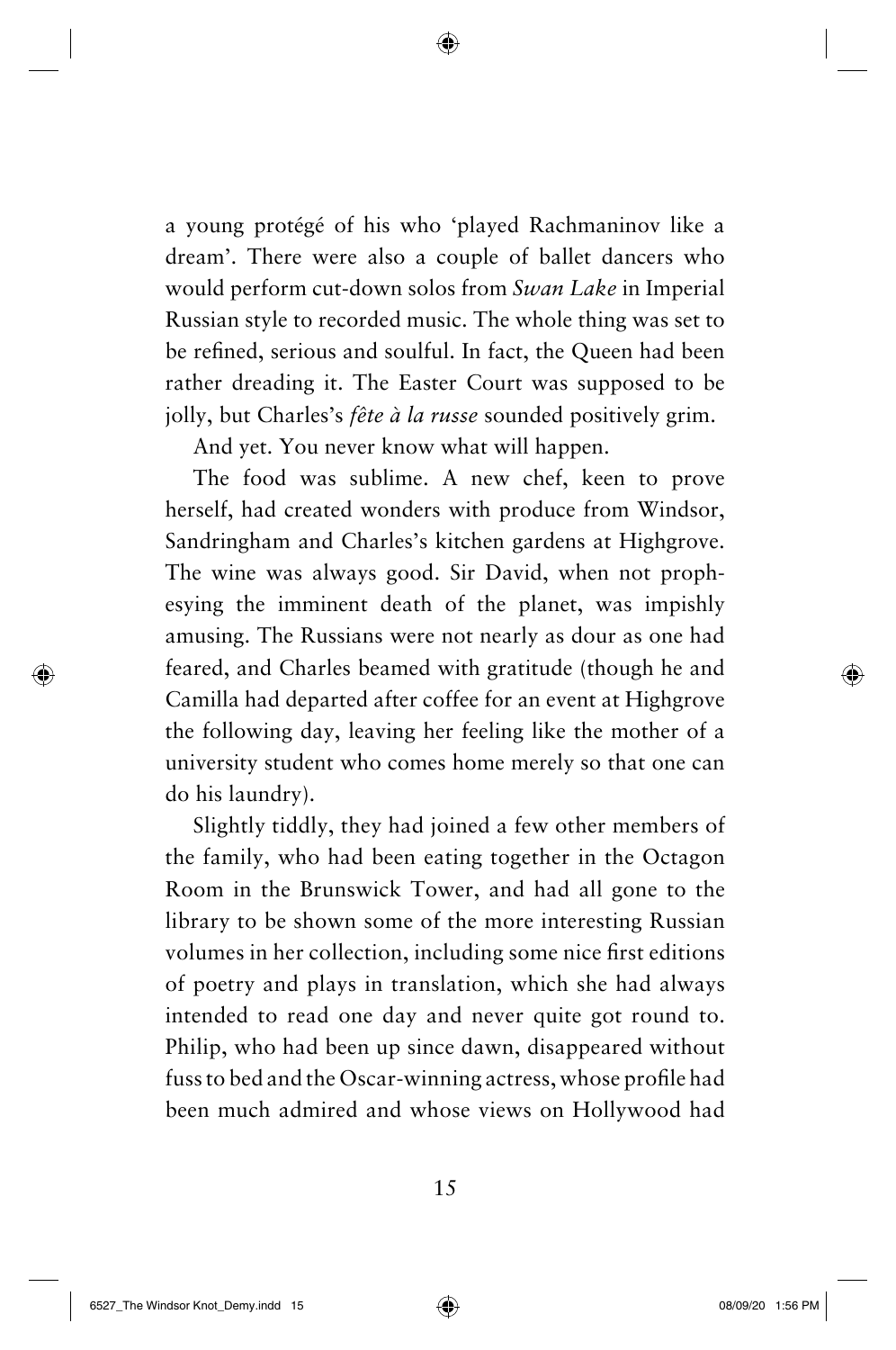been highly entertaining, was whisked off to a hotel near Pinewood, where she was filming at dawn. And then . . . the piano and the dancers.

Thoroughly relaxed, the remaining party had gone to the Crimson Drawing Room to listen to extracts from Rachmaninov's Second Piano Concerto. This was one of her favourite rooms for entertaining, with its red silk walls, the portraits of Mummy and Papa looking glamorous in their coronation robes either side of the fireplace, its vista of the park by daylight and extravagant chandelier by night, and the elegant view of the Green Drawing Room beyond. It was one of the rooms gutted by the fire in 1992 – though you would never know it now. Restored to perfection, it was the ideal backdrop for evenings such as this.

The young pianist had been, as promised, quite magnificent. Did Simon say he was called Brodsky? In his early twenties, the Queen thought, but with the musical sensibility of a man much older. He seemed borne away by the passion of the piece, while she found herself reliving scenes from *Brief Encounter*. And he was so good-looking. All the women had been entranced.

Afterwards the ballerinas had done their solos – very nicely. Margaret would have enjoyed them. One secretly found them rather clip-cloppety, but that was probably just their shoes. And then, somehow, young Mr Brodsky was back at the piano and playing dance tunes from the thirties. How did he know them? And she agreed the furniture could be moved back for dancing.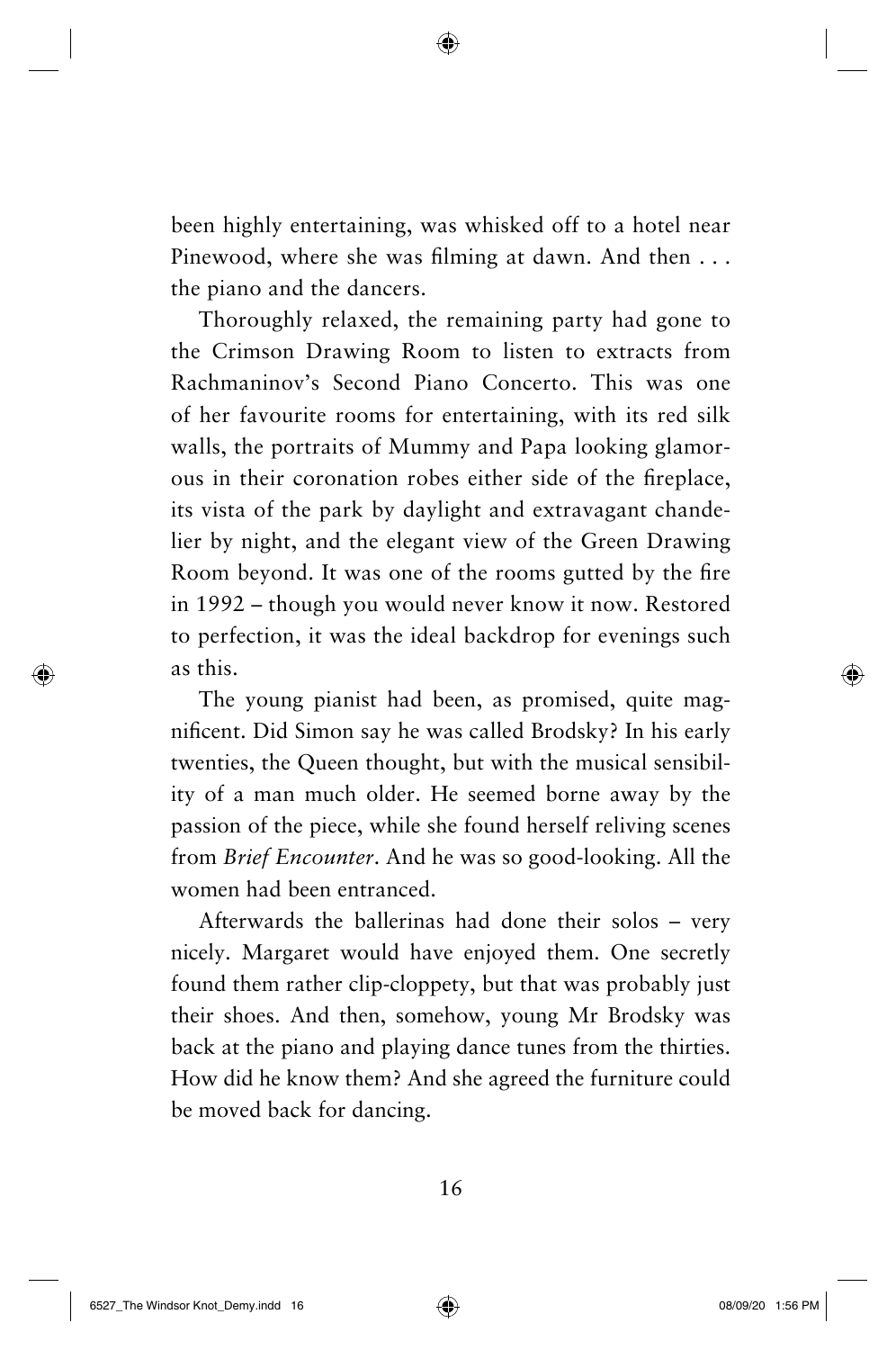It all started out quite decorously, then someone else had sat at the piano. Who? The professor's husband, she seemed to remember, and he was surprisingly good too. The young Russian was freed to join the assembled company. With impeccable manners he had clicked his heels and bowed down to his hostess, with a look of real supplication in his eyes.

'Your Majesty. Would you care to dance?'

Well, as a matter of fact, she would. And the next thing she knew, she was foxtrotting across the floor with no thought for sciatica. She was wearing a light silk chiffon gown that evening, with plenty of swing in the skirts. Mr Brodsky was an expert partner, reminding her of steps she had forgotten she knew. His timing was flawless. He managed to make one feel like Ginger Rogers.

By now, most of the party were joining in. The music was louder and bolder. An Argentine tango struck up. Was it still the professor's husband at the piano? Even the Archbishop of Canterbury was tempted to cut a rug, much to everyone's amusement. A few other couples gave it a go, but nobody could begin to match the Russian and his latest partner – one of the ballerinas – striding majestically across the floor.

She had retired soon afterwards, leaving the guests with the reassurance that they could continue for as long as they liked. In her day, the Queen could outlast half the Foreign Office, but now she tended to droop after half past ten. However, that was no reason to cut short a good party. Her dresser, who got it from one of the under-butlers, informed her it had gone on until well after midnight.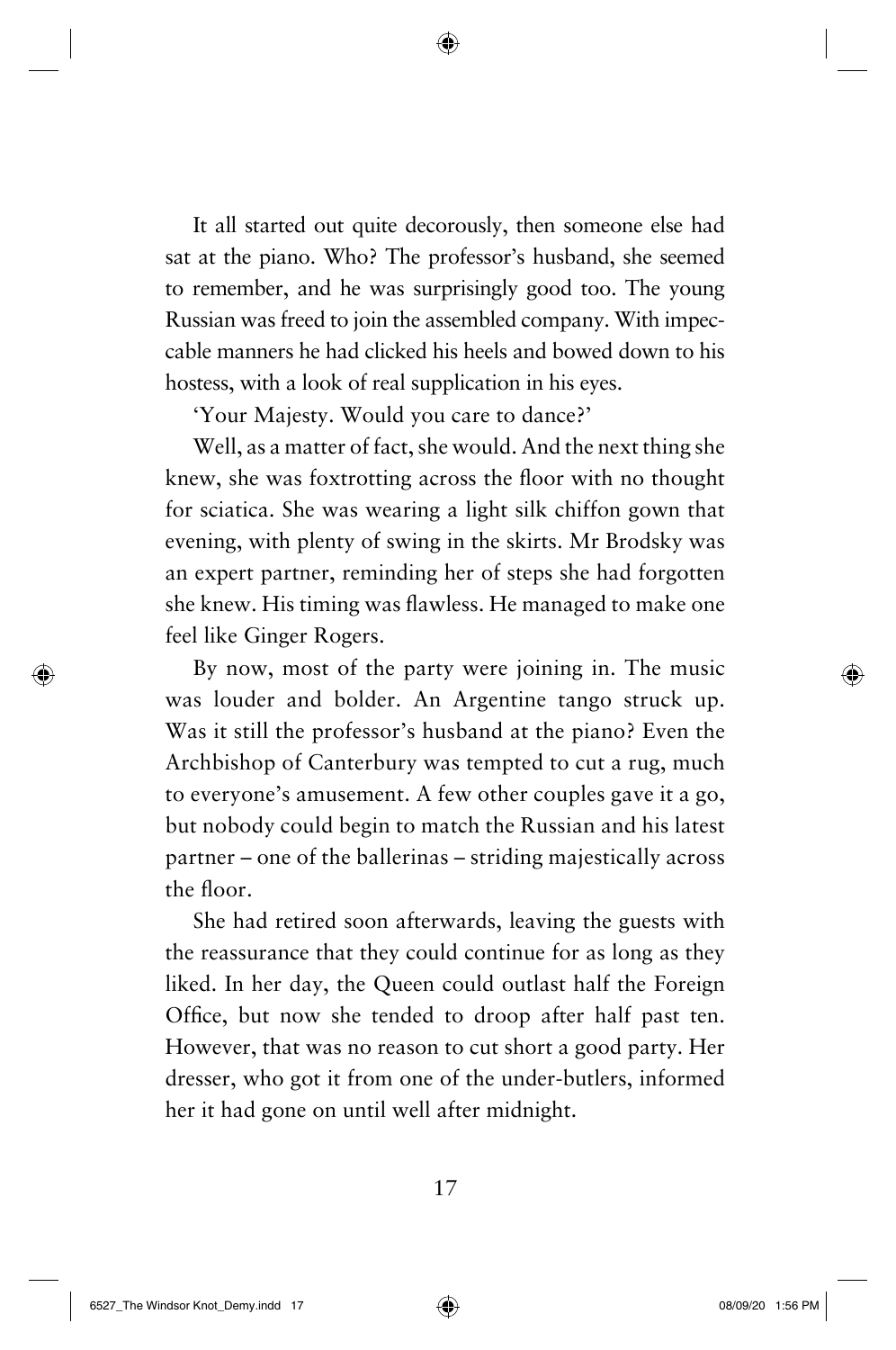That was the last she had seen of him: dancing around the drawing room floor floor with a beautiful young ballerina in his arms. Looking magnificent, happy  $\dots$  and so intensely alive.

Philip was full of the news when he arrived to share a coffee with her after lunch.

'Lilibet, did you hear the man was nude?'

'Yes, actually, I did.'

'Strung up like a Tory MP. There's a word for it. What is it? Auto-sex-something?

'Autoerotic asphyxiation,' the Queen said grimly. She had googled it on her iPad.

'That's the bugger. D'you remember Buffy?'

One did indeed recall the seventh Earl of Wandle, an old friend who had been rather partial to the practice in the fifties, by all accounts. Back then it had seemed practically *de rigueur* among a certain set.

'What the butler saw, eh?' Philip said. 'Had to rescue the blighter on many an occasion, apparently. Buffy was hardly an oil painting, even with his clothes on.'

'What was he thinking?' she wondered.

'My dear, I try not to imagine Buffy's sex life.'

'No. I mean the young Russian. Brodsky.'

'Well, that's obvious,' Philip said, gesturing around him. 'You know what people are like in this place. They come here, decide it's the pinnacle of their bloody existence and need to let off steam. The high jinks that go on when they think we're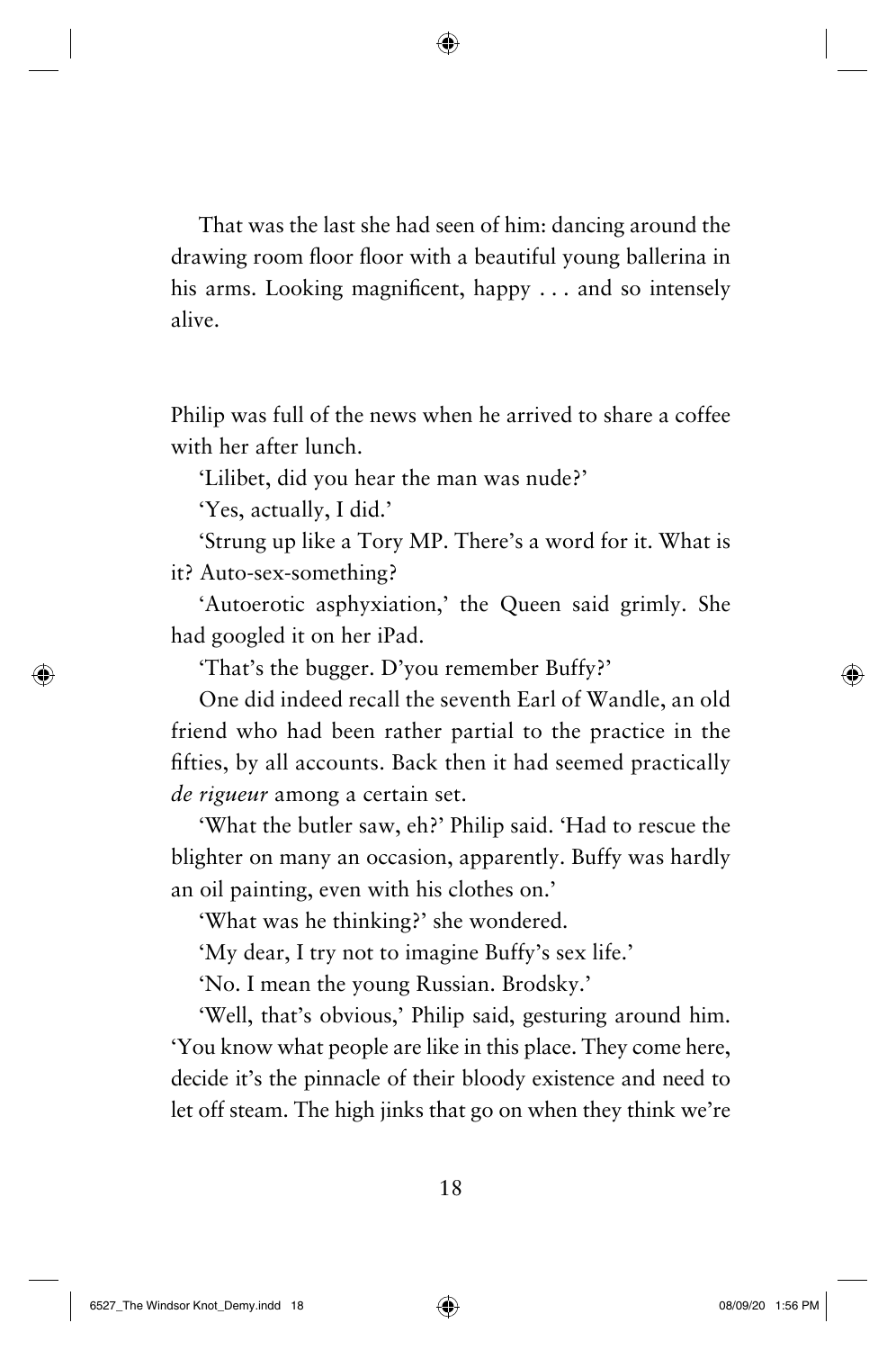not looking . . . Poor bastard.' He dropped his voice sympathetically. 'Didn't think it through. Last thing you want is to be discovered in a royal palace with your goolies out.'

'Philip!'

'No, I mean it. No wonder everyone's keeping it hush-hush. That, and protecting your fragile nerves.'

The Queen threw him a look. 'They forget. I've lived through a world war, that Ferguson girl and you in the Navy.'

'And yet they think you'll need smelling salts if they so much as hint at anything fruity. All they see is a little old lady in a hat.' He grinned as she frowned. That last remark was true, and very useful, and rather sad. 'Don't worry, Cabbage, they love that little old lady.' He rose stiffly from his chair. 'Don't forget, I'm off to Scotland later. The salmon's spectacular this year, Dickie says. Need anything? Fudge? Nicola Sturgeon's head on a platter?'

'No, thank you. When will you be back?'

'A week or so – I'll be in good time for your birthday. Dickie's going to stuff up the atmosphere and fly me in his jet.'

The Queen nodded. Philip tended to run his own diary these days. Years ago, she had found it rather heartbreaking when he disappeared off, with who-knew-who, to do God-knew-what, leaving her in charge. A part of her was jealous, too, of the freedom, the self-determination. But he always came back, bringing with him a burst of energy that cut through the corridors of power like a brisk sea breeze. She had learned to be grateful.